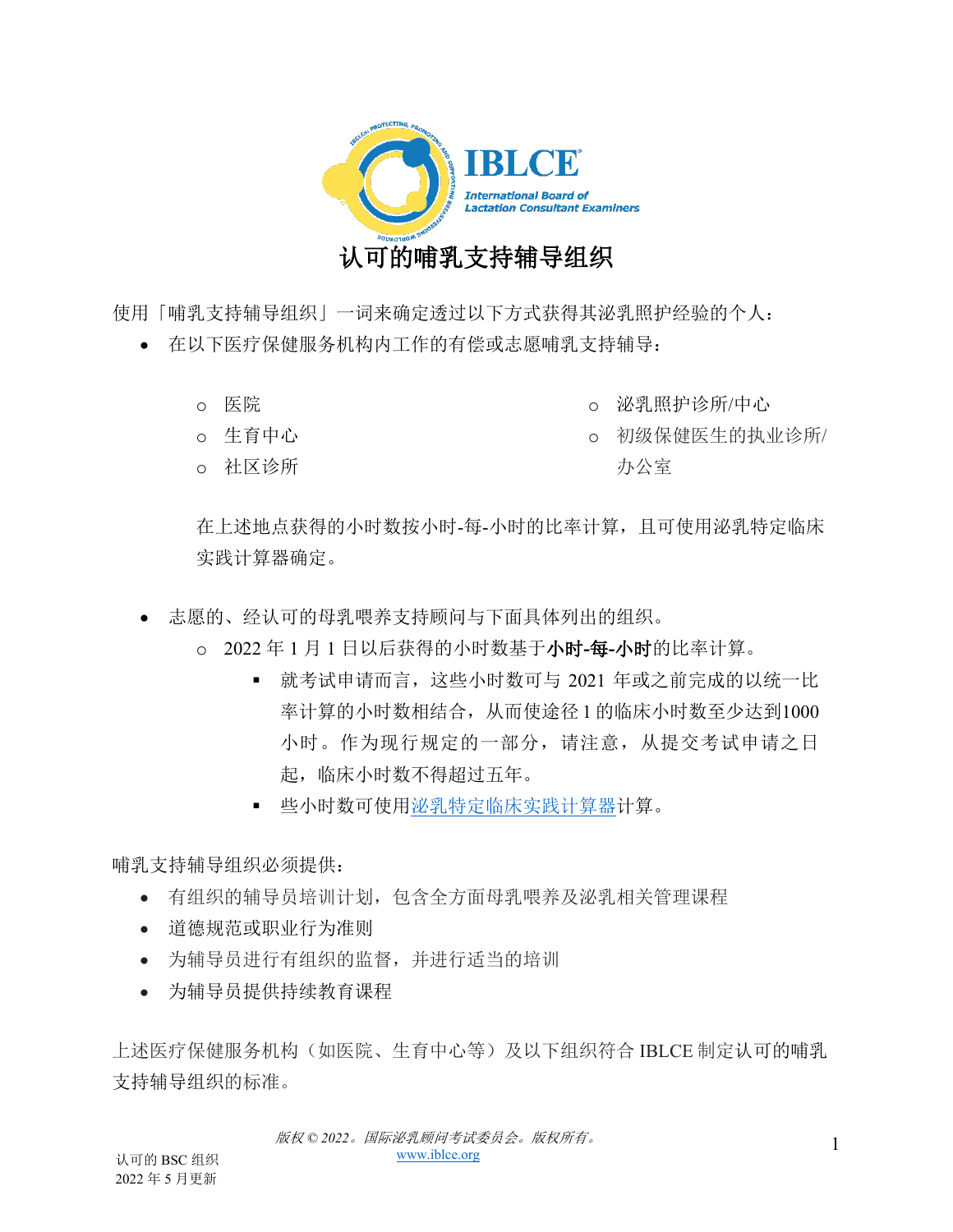- 拉丁裔健康与教育网 (Adelante, Red Latina de Salud y Educación/The Latino Network for Health and Education)
- Alimentación Segura Infantil(ASI)
- Allaitement Tout Un Art
- Allattamento e Dintorni APS
- 丹麦 (Ammenet Denmark)
- 瑞典母乳喂养母亲支持团体 (Amningshjälpen)
- 英国母乳喂养母亲协会 (ABM, UK)
- 澳大利亚母乳协会 (Australian Breastfeeding Association, ABA)
- 美国婴儿咖啡厅 (Baby Café  $USA$ )
- 波士顿分娩教育协会之哺乳母亲委 员会 (BACE – Nursing Mother's Council)
- Berkshire Nursing Families (BNF)
- Birth India
- BirthKuwait
- B.R.E.A.S.T. 4 Babes, Inc.
- 台湾母乳协会 (Breastfeeding Association of Taiwan)
- 中国喂爱工程 (Breastfeeding For Love Project - China)
- Breastfeeding Heritage and Pride
- 新加坡哺乳母亲支持团体 (Breastfeeding Mothers' Support Group - Singapore)
- 阿拉伯聯合酋長國的哺乳 Q &A (Breastfeeding Q&A UAE)
- 英国母乳喂养网络 (Breastfeeding Network UK)
- 哺乳资源中心社区辅导员 (Breastfeeding Resource Center's Community Counselors)
- 美国哺乳 (Breastfeeding USA)
- Centre de Ressources pour la Naissance region Mauricie inc.
- Chantelait Inc
- 巧克力牛奶咖啡厅 (Chocolate Milk Café)
- 爱尔兰协助团体 (Cuidiu Ireland)
- Custodi del Femminino
- 母乳医生母亲支援网络 (Dr. MILK Physician Mother Support Network)
- Forældre og Fødsel Denmark
- Joyfeeding Mothers -- 享喂母乳哺 育支持平台
- 科迪亞克島儿童营养与哺乳关怀中 心 (Kodiak KINDNESS)
- Lactation Education Resources (LER)
- Lactation University
- 国际母乳会 (LLLI)
- Latched Support
- Le Re-Lait Montmagny-L'Islet
- Lumos Cultural + Bianca Balassiano Amamentação
- MAMILA
- Message—Mother-support-group France for English speaking mothers
- 球母亲对母亲 (Mom2Mom Global)
- 美国费耶特维尔妈妈村庄 (Momma's Village—Fayetteville)
- 台湾母亲同侪支持团体 (Mother-2- Mother – Taiwan)
- 国家分娩信托基金 (National Childbirth Trust)
- 哺乳母亲联盟 (Nursing Mothers Alliance)
- Nourri Source
- Nourri Lait
- Ohio Parenting Collaborative
- Open Arms Perinatal Services Lactation Support Peer Counselor Program
- Project Milk Mission
- 哺乳姐妹会 (Sisters Who Breastfeed SWB)
- 千里達及托巴哥母乳协会 (The Breastfeeding Association of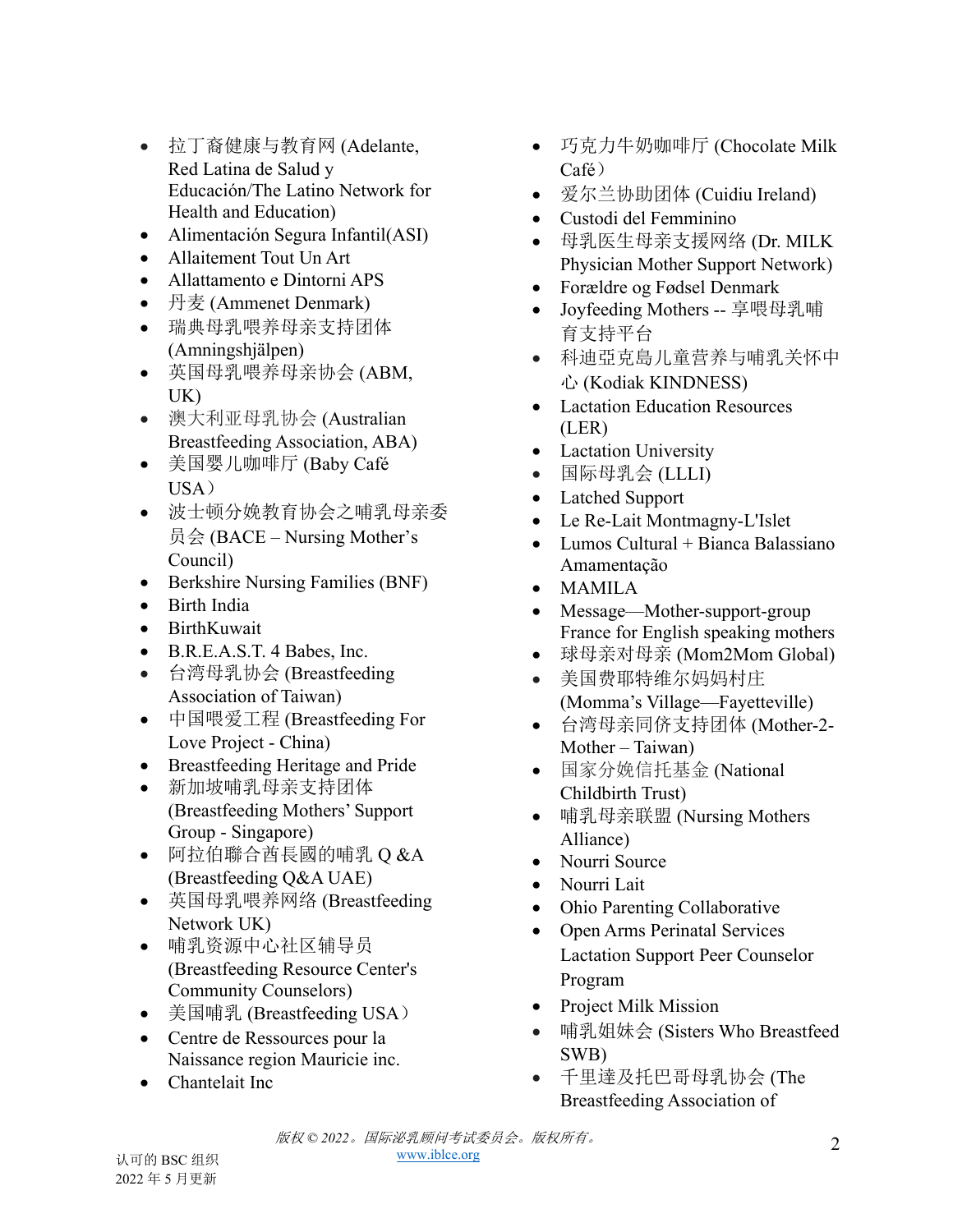Trinidad and Tobago)

• Zulazu-Beit Daniel

• Touch of Gold

IBLCE 了解并非所有符合这些标准的哺乳支持辅导组织都列入此列表中。如欲了解更多 有关组织如何申请加入该列表的信息,请使用 IBLCE 网站上的联系方式联系为您所在国 家提供服务的 IBLCE 地点。

此组织列表会定期更新。以下是 *2018* 年 *12* 月以来的变化摘要。

| 日期       | 增加                            | 删除     | 其他变更        |
|----------|-------------------------------|--------|-------------|
| 2018年12月 |                               | 哺乳母亲委员 |             |
|          |                               | 会      |             |
| 2019年2月  |                               |        | 哺乳母亲咨询委员会更名 |
|          |                               |        | 为哺乳资源中心社区辅导 |
| 2019年6月  | 重要村庄网络 (Vital                 |        |             |
|          | Village Network)              |        |             |
| 2019年8月  | 中国喂爱工程<br>$\bullet$           |        |             |
|          | (Breastfeeding For            |        |             |
|          | Love Project - China)         |        |             |
|          | • 母乳喂养母亲协会                    |        |             |
|          | (Association of               |        |             |
|          | <b>Breastfeeding Mothers)</b> |        |             |
| 2019年11月 | Message-Mother-               |        |             |
|          | support-group France          |        |             |
|          | for English speaking          |        |             |
|          | mothers                       |        |             |
| 2020年2月  | 英国母乳喂养网络                      |        |             |
|          | (Breastfeeding Network        |        |             |
|          | UK)                           |        |             |
| 2020年10月 | <b>Berkshire Nursing</b>      |        |             |
|          | Families (BNF)                |        |             |
| 2020年12月 | <b>Latched Support</b>        |        |             |
| 2021年2月  | Open Arms Perinatal           |        |             |
|          | <b>Services Lactation</b>     |        |             |
|          | <b>Support Peer Counselor</b> |        |             |
|          | Program                       |        |             |